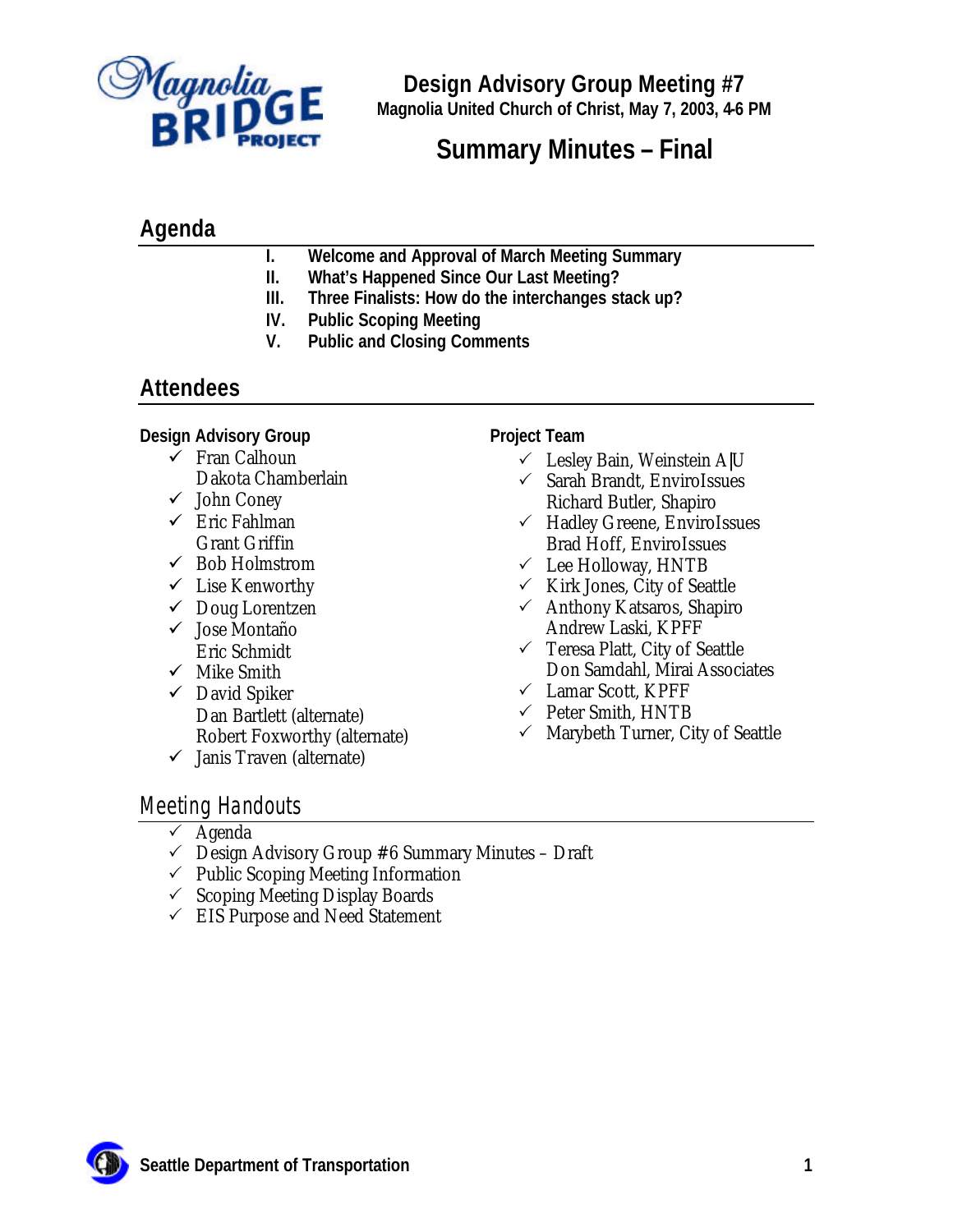## I. Welcome and Approval of March Meeting Summary

## **Kirk Jones, SDOT Project Manager**

Kirk welcomed the group and invited comments and corrections to the minutes from the sixth Design Advisory Group meeting (March 5, 2003). The meeting summary was approved with no further changes.

**Conclusion: With the March meeting summary approved, Kirk moved on to update the group on the previous month's project developments.** 

## II. What's Happened Since Our Last Meeting?

## **Kirk Jones, SDOT Project Manager**

Kirk updated the group on the decision to drop Alternative B. The decision was made after consultation with the City's lawyers raised potential shoreline issues. Kirk said that Mayor Nickels announced the decision not to pursue Alternative B on April 15.

Kirk then described a series of neighborhood meetings that have been held over the past few months. A meeting on March 11 was aimed at people who will potentially be impacted by Alternative H, particularly residents near the intersection of Thorndyke and  $21<sup>s</sup>$  Avenue W. Residents raised several issues of concern, including the possibility of headlights shining in their homes as traffic left the bridge and headed up the hill into Magnolia. The March 19 meeting, held at Queen Anne's Coe School for residents near the intersection of Wheeler and 15th Avenue W., was sparsely attended. Several members of the Interbay P-Patch attended and voiced their opposition to Alternative H. The project team will meet with representatives from the P-Patch next week to learn more about their organization and their activities in Interbay. The April 16 briefing for the Galer Street neighborhood, the western terminus of the existing bridge, drew more than 100 people.

Kirk then described the team's April 17 presentation to the Seattle Design Commission. Focusing primarily on urban design concepts, the presentation was intended as an update and project progress report for the Commission. On April 24, the team briefed the Port of Seattle and presented the interchange variations and their potential impacts to Port property. Kirk explained that the Port told the team not to assume that a road can be built near Pier 90 and 91 because of a security buffer that must surround the Port's waterfront property. The Port has vessels coming from overseas and must maintain this secure area for Customs and other security considerations. Kirk fielded questions as the group discussed the ramifications of the waterfront being off limits and what effect this would have on Alternative A. The Port will get back to Kirk with their comments on the interchanges. Lastly, the team met with Trident Seafood to get their input on the interchange alternatives and plans to meet with Burlington Northern and Santa Fe Railway Company next week to show them the same information.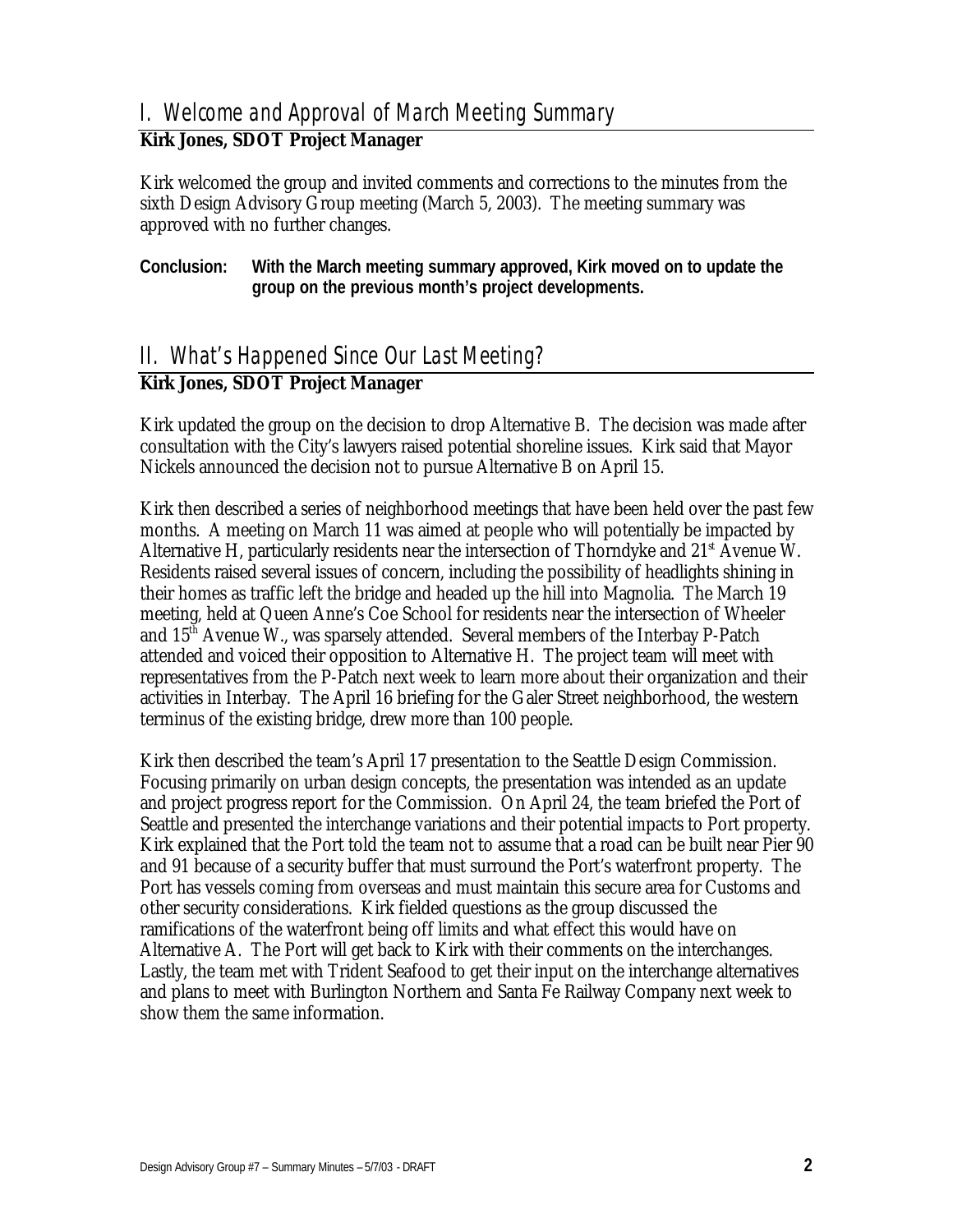| Discussion   |                                                                                                                                                                                                                                                    |
|--------------|----------------------------------------------------------------------------------------------------------------------------------------------------------------------------------------------------------------------------------------------------|
| Kenworthy    | Will the <b>National Guard</b> buildings be included in the Port's secure area?                                                                                                                                                                    |
| Jones        | At this point we are not sure. We are looking at this further.                                                                                                                                                                                     |
| Fahlman      | Would this secure area affect having a north/south spine road through the<br>Port's property?                                                                                                                                                      |
| <b>Jones</b> | No.                                                                                                                                                                                                                                                |
| Kenworthy    | I would suggest that you do not use the word "zone" when referring to the<br>areas of traffic modeling because of confusion with city zoning. H1 and D<br>appear to have a road through the area that the Port wants to treat as a<br>secure area. |
| Jones        | Yes, that's what we are discussing with the Port.                                                                                                                                                                                                  |
| Coney        | Can you see impacts to the bike trail because of this secure area?                                                                                                                                                                                 |
| Jones        | We're still evaluating bike and pedestrian connections.                                                                                                                                                                                            |
| Kenworthy    | Do you have any indication about what the railroad's concerns would be?                                                                                                                                                                            |
| Holloway     | They are concerned about construction impacts. We want them to know<br>that we are now more serious about these locations (as opposed to when we<br>went to them with twenty-five alternatives) and want their input on them.                      |
| Conclusion:  | Kirk introduced Lamar Scott and explained that he would present the current<br>interchange variations for Alternatives A, D and H.                                                                                                                 |

# III. Three Finalists: How do the interchanges stack up? **Lamar Scott, KPFF**

Lamar Scott explained that the project team's current objective is to narrow down each alternative to a single option that will continue to be studied. He reminded the group that the interchange alternatives are still being refined, and that what is presented at this meeting is a first attempt at comparing options. Lamar then went through the criteria matrix that will be used to make this comparison. The matrix is being used to compare interchanges within each alternative (comparing A to A, and not A to H, for example) to decide which alignment should continue on for further study.

After explaining the criteria matrix, Lamar went through each alignment variation and explained the components and constraints of each. Members of the group sought clarification on several of the variations and asked for copies of the alignments that they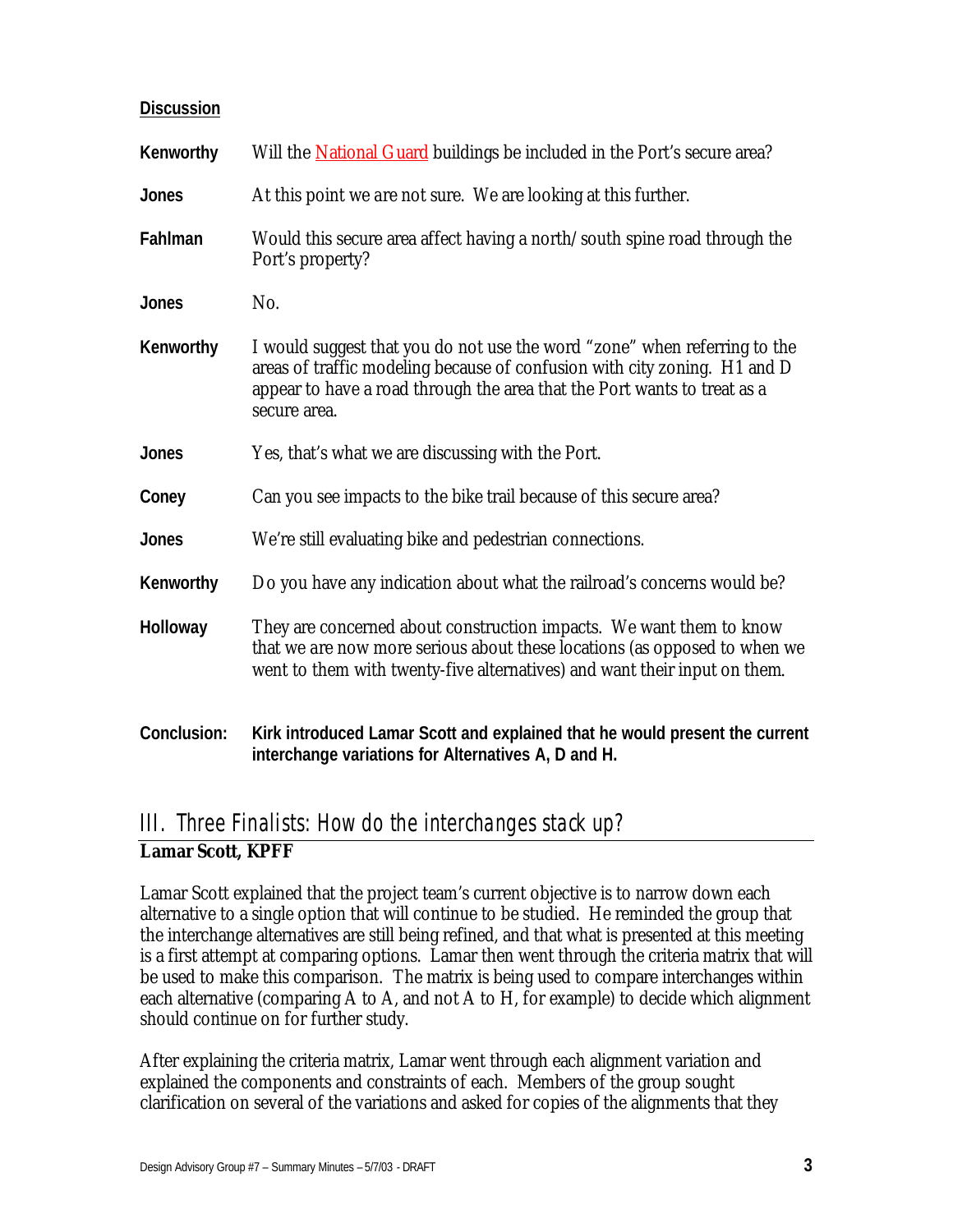could study further and discuss with their constituents. Kirk agreed that the team would send out copies of Lamar's presentation.

### **Discussion**

| Fahlman        | Is the north/south spine road through the Port property the so-called fourth<br>access?                                                                                                                                                                                                                                                     |
|----------------|---------------------------------------------------------------------------------------------------------------------------------------------------------------------------------------------------------------------------------------------------------------------------------------------------------------------------------------------|
| <b>Scott</b>   | Not really, because crossing the railroad tracks would require using the Galer<br>Street flyover, something not shown on this diagram.                                                                                                                                                                                                      |
| <b>Spiker</b>  | The point of a fourth access from a design point of view is to connect<br>Magnolia to the rest of city. Right now there are only 3 access points, which<br>limits connectivity to the rest of the city.                                                                                                                                     |
| <b>Fahlman</b> | I realize that but given the north/south spine road is likely to connect to<br>Thorndyke at 21st Avenue West and then to the south either to the Alternate<br>Route D or A bridge or maybe even to 15 <sup>th</sup> Avenue, we need to be clear, I<br>think, that the Route HN connection via Wheeler/Armory is really the fifth<br>access. |
| Coney          | What is the impact of <b>Alignment A on the city's acquisition of Navy Property</b><br>for Smith Cove Park? Would pylons come down into the park?                                                                                                                                                                                           |
| <b>Jones</b>   | Yes. To avoid 4F considerations, we will work with the Park Department to<br>acquire that portion of the property needed for the bridge as property for<br>general municipal purposes and not Parks.                                                                                                                                        |
| Kenworthy      | Does this alignment (D8) take out a building near City Ice?                                                                                                                                                                                                                                                                                 |
| <b>Scott</b>   | All D options impact this building. City Ice has indicated that they could live<br>with taking this building out. They would be compensated, and equivalent<br>space would have to be built nearby. If we have to cross this building, this is<br>the best spot to go across.                                                               |
| Smith          | Would H1S impact Art Hayes' warehouse?                                                                                                                                                                                                                                                                                                      |
| Jones          | Yes. All the <i>H</i> variations impact his property.                                                                                                                                                                                                                                                                                       |
| <b>Spiker</b>  | Have you looked at coming down from the Galer Street Flyover and getting<br>down to grade as quick as possible once you're over the railroad tracks? This<br>would keep the bridge structure on the west side of Port property.                                                                                                             |
| <b>Scott</b>   | One of the H alternates does this - H2S.                                                                                                                                                                                                                                                                                                    |
| Kenworthy      | What are the impacts of this alternative (H6N-2) on freight mobility,<br>northbound and southbound?                                                                                                                                                                                                                                         |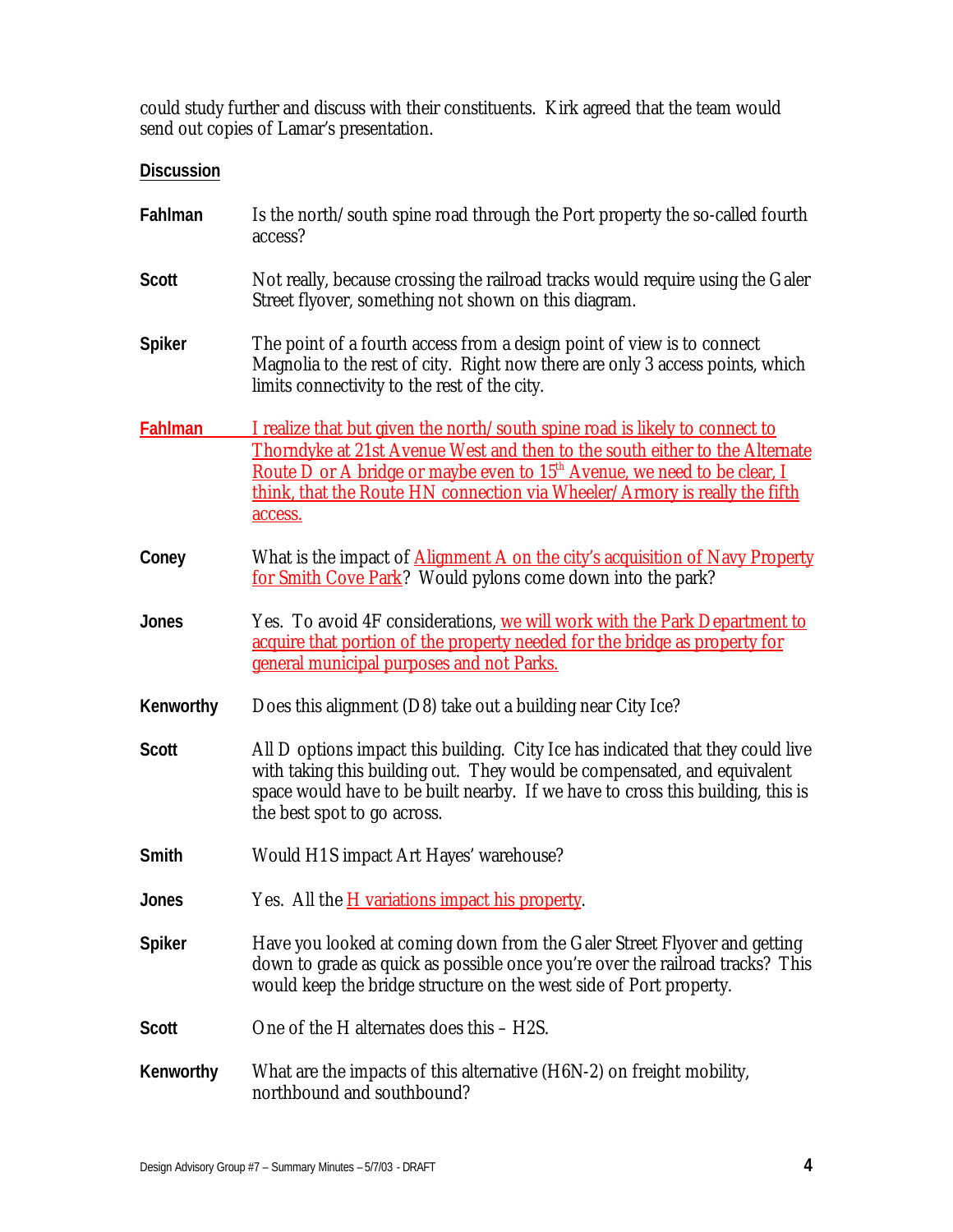| <b>Scott</b>  | Probably better than some of the others because you will have dispersed the<br>Magnolia traffic coming across the bridge.                                                                                                           |
|---------------|-------------------------------------------------------------------------------------------------------------------------------------------------------------------------------------------------------------------------------------|
| Smith         | Has there been any discussion with BNSF to reduce their footprint in the<br>area?                                                                                                                                                   |
| <b>Jones</b>  | That's what the topic will be of Friday's meeting. The issue is the width of<br>the span over the tracks.                                                                                                                           |
| Holloway      | This is their sorting yard, so this many tracks are probably necessary.                                                                                                                                                             |
| <b>Spiker</b> | On the issue of the monorail, could it be incorporated into the criteria<br>matrix?                                                                                                                                                 |
| <b>Scott</b>  | Remember, the criteria is being used to narrow the options down among<br>letters, not A to D to H.                                                                                                                                  |
| <b>Jones</b>  | The monorail will be part of the criteria used to compare the alternatives to<br>each other.                                                                                                                                        |
| Kenworthy     | Industrial zoning is meant to separate uses. How will you deal with this,<br>mixing uses within an industrial area? This needs to be on the matrix. It<br>should read: "Introduction of non-compatible uses in an industrial area." |
| Conclusion:   | The project team will send DAG members copies of Lamar's presentation.<br>With no further discussion of the variations, Kirk introduced Anthony<br>Katsaros to discuss plans for the upcoming public EIS scoping meeting.           |

# III. Public Scoping Meeting

## **Anthony Katsaros, Shapiro and Associates**

Anthony described plans for the upcoming scoping meeting to be held on May 22 from 5:30 to 8:30 p.m. (at Blaine K-8 School). The first hour will be an open house format. At 6:30 p.m., Kirk will give a brief presentation similar to the PowerPoint presentation that has been used for the neighborhood meetings. At 7:00 p.m. the floor will be opened up for public testimony. Because this is part of the official Environmental Impact Statement (EIS) process, a court reporter will be there to take formal public comment. The court reporter will also be available to take individual comment throughout the evening. The team is looking for specific comments about what should be studied in the EIS. Written comment will also be accepted.

After some questions and discussion, Lee suggested going over the boards that will be displayed at the scoping meeting. Sarah Brandt went through the meeting layout and what topics each board would cover. Displays will also include the aerial photograph, the urban design boards that were presented to the Seattle Design Commission, and the alignments.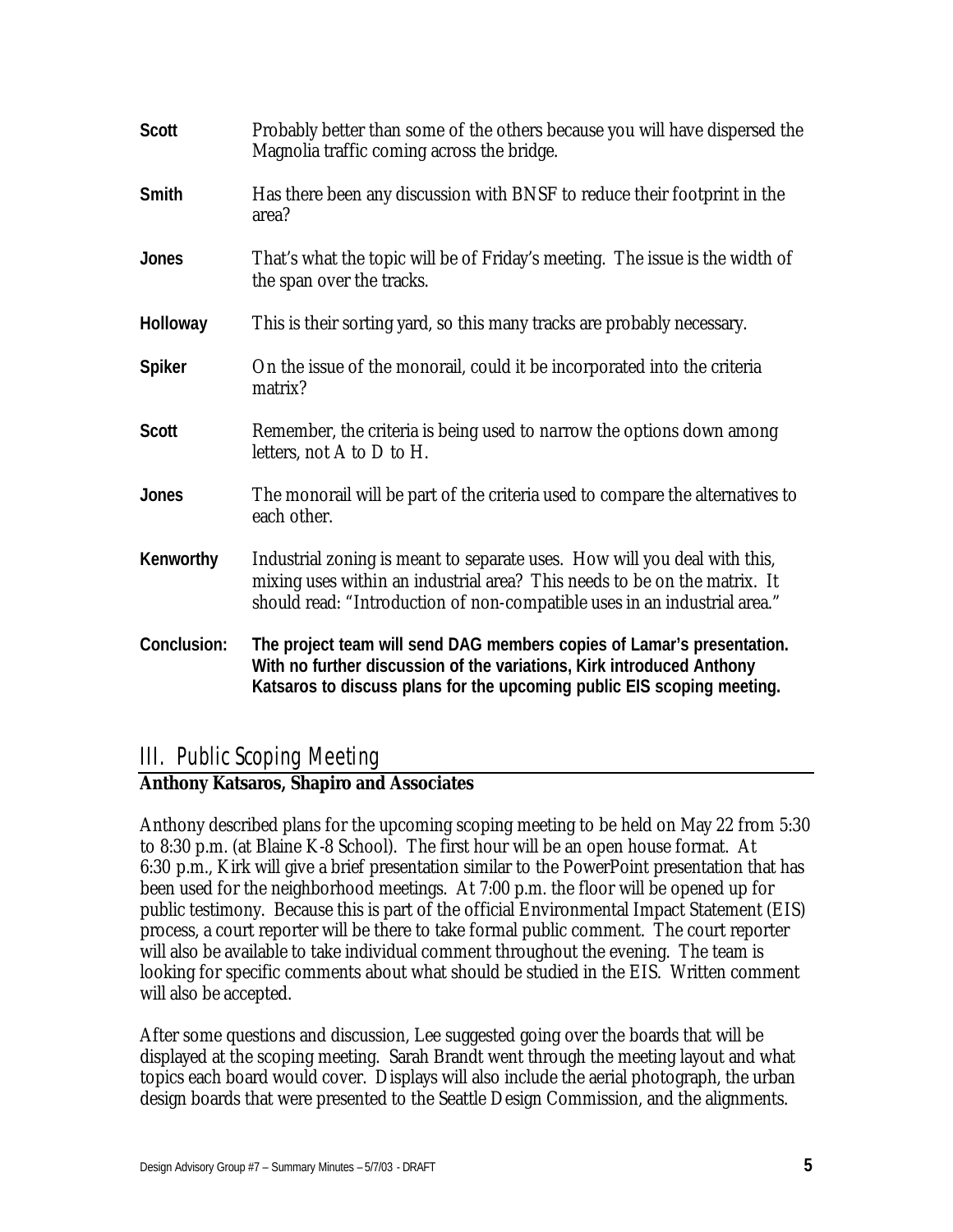Lee said that the Purpose and Need Statement would be available as a handout at the scoping meeting because all the information was unable to fit on a display board as was originally hoped. The Purpose and Need Statement includes what the EIS is intended to cover, and is one of the formal components of the EIS. The group was invited to comment on the Purpose and Need Statement and to make suggestions or comments. **Discussion**

| Kenworthy       | Earlier we had requested a study of the economic impacts and I don't see<br>that here. The eighth bullet ("socioeconomic conditions") should be<br>changed to "socioeconomic impacts." It is important to be inviting<br>information about economic impacts. |
|-----------------|--------------------------------------------------------------------------------------------------------------------------------------------------------------------------------------------------------------------------------------------------------------|
| <b>Brandt</b>   | If we eliminated the word "conditions" would that help?                                                                                                                                                                                                      |
| Kenworthy       | Yes. That would help. <b>I</b> recommend that you include a separate area of<br>study in the EIS specifically focusing on economic impacts.                                                                                                                  |
| Lorentzen       | If we have submitted scoping comments earlier in the process, do we have to<br>submit them again?                                                                                                                                                            |
| <b>Katsaros</b> | No. We have been keeping a running comment database that will be<br>included in the final study.                                                                                                                                                             |
| Holmstrom       | Is this meeting going to be open to the public?                                                                                                                                                                                                              |
| Jones           | Yes. We are also having a scoping meeting with the agencies that same day.                                                                                                                                                                                   |
| Smith           | Can you clarify what happens at 5:30 p.m.? Can DAG members actively<br>solicit opinions and give their opinions?                                                                                                                                             |
| <b>Jones</b>    | Yes. It is your opportunity to explain your role and part in the process.<br>There is more opportunity for give and take in the open house part. The<br>comment period will be more one-sided. We won't answer questions, but<br>will just take statements.  |
| Kenworthy       | I have a formal request. This statement should be included in the Purpose<br>and Need Statement: Minimize the introduction of incompatible uses.                                                                                                             |
| <b>Spiker</b>   | From a design perspective, we need to be careful about our choice of words<br>and definitions when we talk about land use issues.                                                                                                                            |
| Holloway        | Will we have microphones to help with the bad acoustics at Blaine?                                                                                                                                                                                           |
| <b>Brandt</b>   | Yes. Four microphones will be available for presenters and the public<br>testimony portion of the meeting.                                                                                                                                                   |